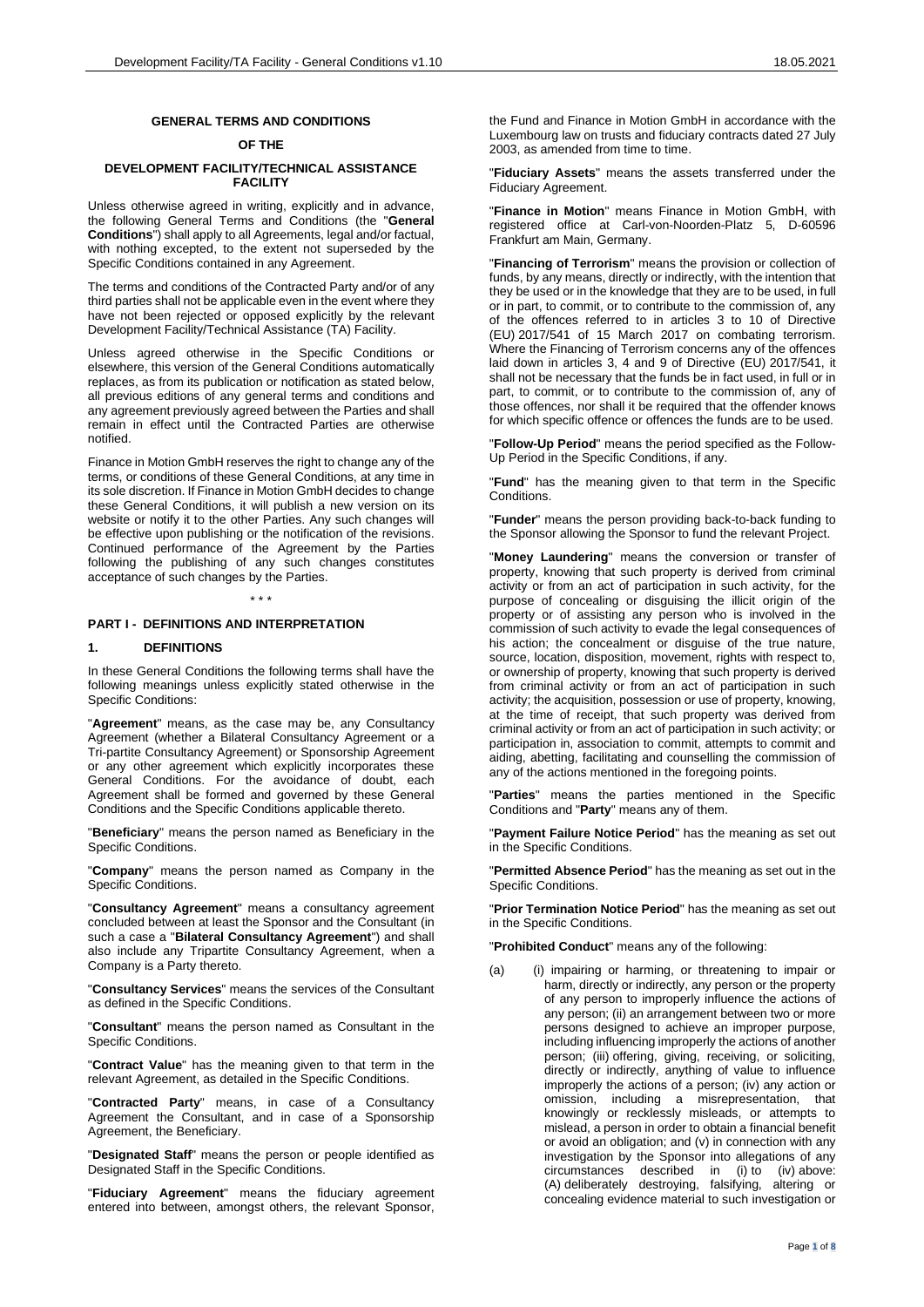making false statements to investigators in order to materially impede such investigation; (B) threatening, harassing or intimidating any person to prevent any person from disclosing knowledge of matters relevant to such investigation or from pursuing such investigation; or (C) taking any action intended to materially impede the exercise of the rights to access. information and inspection provided to the Sponsor under the Agreement;

- (b) Money Laundering and Financing of Terrorism; and
- (c) organised crime; tax evasion; tax avoidance; tax fraud; fraud; and any other illegal activity that may affect the financial interests of the European Union.

"**Project**" means the project as described in the Specific Conditions.

"**Replacement Period**" has the meaning as set out in the Specific Conditions.

"**Sanction**" means the economic, financial or trade sanctions laws, regulations, embargoes or restrictive measures administered, enacted, enforced and/or implemented by the United Nations and/or the European Union from time to time.

"**Sanctions Event**" means any event or activity which results in or could result in any of the Contracted Party, any member of its management bodies or other governing bodies or any of its shareholders, being or becoming a Sanctioned Person.

"**Sanctions List**" means any list of specially designated persons, groups or entities which are subject to Sanctions.

"**Sanctioned Person**" means a person that is:

- (a) listed on any Sanctions List or directly or indirectly majority owned (50 percent or more), or otherwise controlled, by any one or more persons listed on a Sanctions List;
- (b) located or resident in or incorporated or organised under the laws of, or directly or indirectly majority owned (50 percent or more) or controlled by a person located or resident in or incorporated or organised under the laws of, a country, region or territory that is the subject of country-wide, region-wide or territorywide Sanctions; or
- (c) otherwise a target of or in breach of any Sanction.

"**Services**" means either the Consultancy Services or the Sponsored Services (as the case may be).

"**Specific Conditions**" means the terms and conditions set out in the relevant Agreement excluding the General Conditions.

"**Sponsor**" means the person named as Sponsor in the Specific Conditions.

"**Policy Requirements**" means the policy requirements set out and marked as such in the Specific Conditions.

"**Sponsored Services**" means the services of the Beneficiary as defined in the relevant Specific Conditions.

"**Sponsorship Agreement**" means a sponsorship agreement concluded between the Sponsor and the Beneficiary.

"**Sub-Contractor**" means any consultant, expert or other person to whom part(s) of the services are outsourced in accordance with of [Part II -](#page-1-0) Clause [7](#page-3-0) (*Assistance and subcontracts*) of these General Conditions and the Specific Conditions.

"**TA Counterparty**" means the Sponsor and, in case of a Tripartite Consultancy Agreement, both the Sponsor and the Company.

"**Term**" means the term of the Agreement as specified in the Specific Conditions.

"**Terms of Reference**" means the document appended to the Specific Conditions and marked "**terms of reference**", which details the Services.

"**Tri-partite Consultancy Agreement**" means a Consultancy Agreement concluded between at least the Sponsor, the Company and the Consultant.

## **2. INTERPRETATION**

Words importing the singular shall include the plural, and vice versa, and words importing the masculine gender shall include the feminine and neutral genders, and vice versa.

All terms used here below and not otherwise defined herein shall have the meaning ascribed to them in the Specific Conditions.

Reference to any law or law provisions shall include a reference to such law or provisions as may be amended from time to time. \* \* \*

## <span id="page-1-0"></span>**PART II - PROVISIONS APPLICABLE TO ALL AGREEMENTS**

### **3. SERVICES**

### **3.1 Scope of the services**

The scope and timeline of the Project are set out in the Specific Conditions. The Contracted Party agrees to deliver the Services in relation to the Project and to perform its undertakings, in each case as set out in the Specific Conditions and in accordance with the Terms of Reference.

The Services may be amended, modified, extended or limited at any time with the written consent of all Parties according to the needs of the Sponsor and the Project.

The Services of the Contracted Party shall be made in accordance with and subject to the investment objectives and restrictions contained in the investment strategy defined by the Fund. The Fund (via the Sponsor) engages an external consultant having as a commercial rationale the making of the advice available to the TA Counterparty in order to achieve the optimal level of risk mitigation as well as an optimal return on its investment. The Fund obtains a service for its business in return for the payment (partial payment) of the Contracted Party's fees. The Fund obtains the contractual right to have the TA Counterparty being served in line with the objectives and policies of the relevant Fund.

### **3.2 Standard of services**

In addition and without prejudice to any other standard of service required under any relevant Agreement, the Project shall be implemented and the Services related thereto rendered by the Contracted Party in a professional and efficient manner, applying all professional skill, reasonable care and diligence in the discharge of the duties and in conformity with common professional practices and with the state of the art standards for the same kind of services.

The Contracted Party shall in all professional matters provide the Services to the Sponsor and, whenever applicable, to the Company.

The Contracted Party shall (i) comply with all reasonable directions from time to time given to it by the Sponsor and, where applicable, by the Company in connection with the provision of the Services and (ii) keep the TA Counterparty reasonably informed of the whereabouts, telephone numbers or other means by which the Designated Staff may be contacted most easily at the shortest possible notice.

Within the context of the Services, the Contracted Party and the Designated Staff shall work and cooperate with any personnel, service providers, consultants and/or representatives of the Sponsor and where applicable of the Company.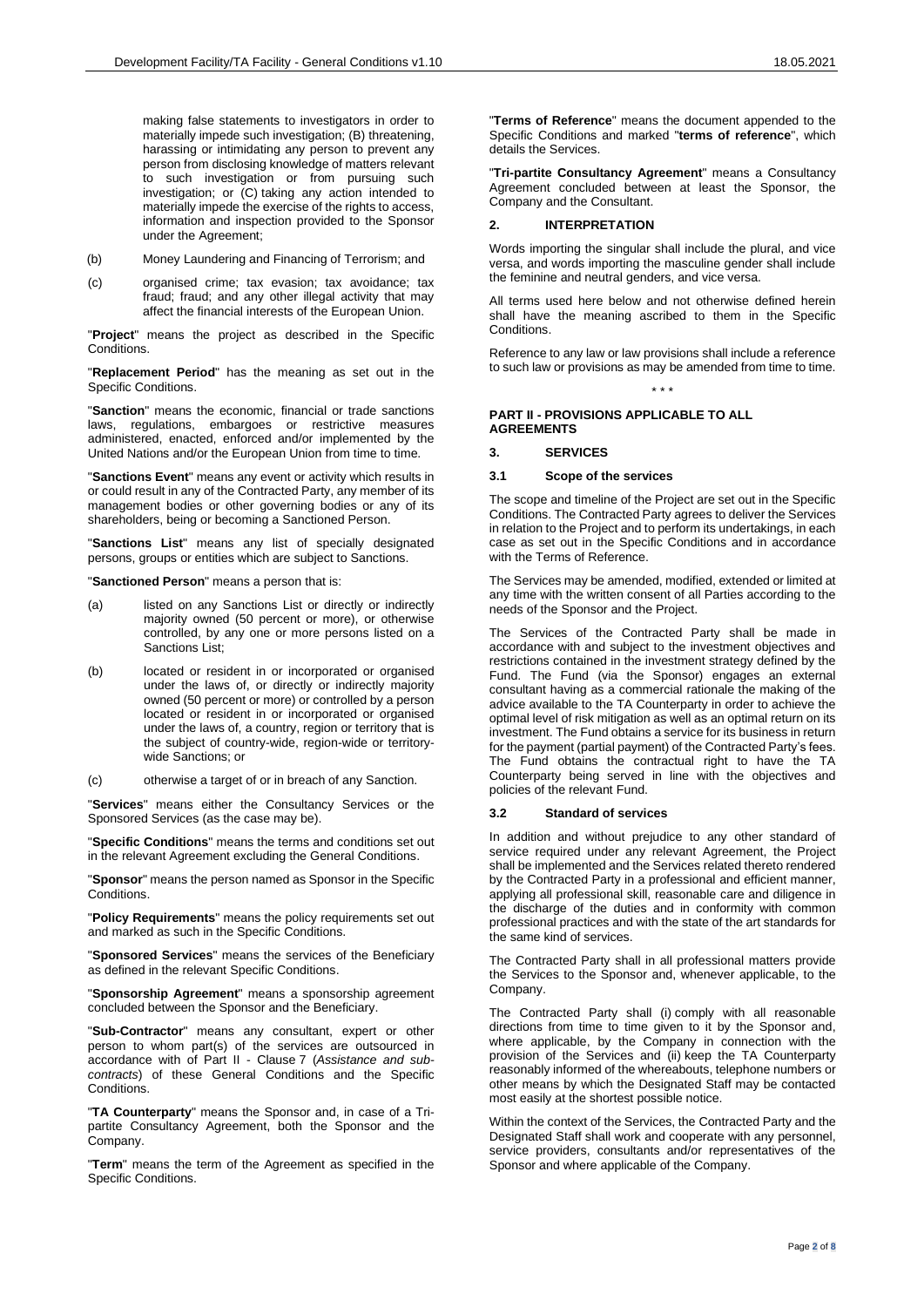## <span id="page-2-6"></span>**3.3 Designated Staff**

Without prejudice to any provisions of these General Conditions:

**3.3.1** The Contracted Party shall ensure that the Services are performed by the Designated Staff. Any change in the Designated Staff shall require the prior written consent of the TA Counterparty.

**3.3.2** The TA Counterparty reserve(s) the right to require the Contracted Party to withdraw or replace any member of the Designated Staff who fails to meet the necessary or desirable requirements in relation to the performance of the Services.

**3.3.3** If any member of the Designated Staff becomes unable to provide the Services (i) due to illness or injury for a continuous period exceeding the Permitted Absence Period mentioned in the Specific Conditions or agreed by the TA Counterparty in writing or (ii) it cannot provide the Services for any other reason, the Contracted Party shall replace such member with another person with at least equal qualifications, subject to the prior written consent of the TA Counterparty. If no adequate replacement is possible within the Replacement Period mentioned in the Specific Conditions or agreed by the TA Counterparty in writing, the TA Counterparty will be entitled to terminate any Agreement in accordance with Clause [4.2.3](#page-2-0) of these General Conditions.

**3.3.4** If the Contracted Party has to withdraw or replace any member of the Designated Staff, any cost that may result from this withdrawal or replacement shall be borne by the Contracted Party.

**3.3.5** If the Contracted Party becomes unable to provide the Services (i) due to illness or injury for a continuous period exceeding the Permitted Absence Period mentioned in the Specific Conditions or agreed by the TA Counterparty in writing or (ii) it cannot provide the Services for any other reason, the Sponsor will be entitled to terminate any Agreement in accordance with Clause [4.2.3](#page-2-0) of these General Conditions. In case of Tripartite Consultancy Agreement, the Sponsor may at its sole discretion, but is not required to, consult with the Company first before deciding to terminate the Agreement. The Specific Conditions may also provide for a termination with immediate effect.

## **4. TERM AND EARLY TERMINATION**

### **4.1 Term**

The Agreement shall be effective and terminate as specified in the Specific Conditions (the "**Term**").

### <span id="page-2-1"></span>**4.2 Early termination by the Sponsor**

**4.2.1** Notwithstanding anything contrary in these General Conditions or any Specific Conditions, the Sponsor may by giving written notice of not less than the Prior Termination Notice Period terminate any Agreement at any time for convenience, without giving rise to any right or indemnity for the Contracted Party. In case of Tripartite Consultancy Agreement, the Sponsor may at its sole discretion, but is not required to, consult with the Company first before deciding to terminate the Agreement. Nothing in this Clause [4.2](#page-2-1) shall put in question the execution of the TA Counterparty's obligations under any Agreement until the termination date thereof.

**4.2.2** Without prejudice to any other rights it may have by law or herein, the Sponsor may immediately terminate any Agreement in case of gross negligence or wilful misconduct of the Contracted Party in performing such Agreement.

<span id="page-2-0"></span>**4.2.3** The Sponsor may also terminate any Agreement with immediate effect (i) if the Contracted Party commits a breach of any legislation in force applicable to it that may affect or relate to (a) the activities of any TA Counterparty and/or to (b) the reputation of such TA Counterparty; or (ii) if the Contracted Party is prevented from providing the Services due to the absence and/or cancelling of any business license, permit or administrative authorization that the latter is legally required to

hold for the performance of the Services; or (iii) any government authority having authority over either Party requires any provision of any Agreement to be revised in such a way as to cause significant adverse consequences to the TA Counterparty.

**4.2.4** Without prejudice to any other rights it may have by law or herein, the Sponsor may also, upon written notice, terminate any Agreement for a material breach by the Contracted Party of a term or condition thereof. Such notice shall identify specifically the basis for such notice and termination shall automatically take effect within 15 calendar days as from the receipt by the Contracted Party of such notice or such other period mentioned in the Specific Conditions (the "**Cure Period**") if the breach identified in the notice is not cured within such Cure Period.

<span id="page-2-3"></span>**4.2.5** To the extent permissible under applicable law, the TA Counterparty may terminate any Agreement immediately in the event that any assignment is made by the Contracted Party for the benefit of creditors, or if a receiver, trustee in bankruptcy or similar officer shall be appointed to take charge of any or all of the Contracted Party's property, or if the Contracted Party files a voluntary petition under any bankruptcy laws or similar state statutes or such a petition is filed against the Contracted Party and is not dismissed within ninety (90) days; or if any event analogous to any of the foregoing occurs under the law of any jurisdiction in respect of the Contracted Party.

<span id="page-2-4"></span>**4.2.6** If a Sanctions Event occurs, the Sponsor may immediately terminate any Agreement and require the Contracted Party to immediately repay all amounts which have been disbursed under any Agreement but which the Contracted Party has not yet committed or transferred to a legitimate recipient in a legally binding manner.

### <span id="page-2-2"></span>**4.3 Early Termination by the Contracted Party**

The Contracted Party shall be entitled to terminate any Agreement immediately, i.e. without notice period in case of non-payment of the remuneration as set out in the Specific Conditions **provided that** (i) a formal written notice to pay the remuneration that has fallen due has been first notified to the TA Counterparty by the Contracted Party, (ii) no payment of this remuneration has been made within the Payment Failure Notice Period and (iii) the TA Counterparty has not notified the Contracted Party in writing during such Payment Failure Notice Period of the reasons for which this payment of the remuneration has not been made.

### **4.4 Form and Consequences of termination**

**4.4.1** Termination notices sent under Clauses [4.2](#page-2-1) and [4.3](#page-2-2) shall be sent by either Party by registered letters with acknowledgement of receipt or by electronic mail, provided the Parties have individually accepted such way of communication.

<span id="page-2-5"></span>**4.4.2** Upon termination, the Contracted Party shall promptly and immediately bring the Project to a close and shall deliver to the TA Counterparty all documentation prepared up to that date. In case of a termination by the Contracted Party, such Contracted Party shall be entitled to the remuneration accrued until the date of termination, without prejudice for the TA Counterparty to claim damages for any losses resulting from the termination and from any breach and/or fault committed by the Contracted Party.

**4.4.3** Upon termination of this Agreement pursuant to Clause[s 4.2.5](#page-2-3) t[o 4.2.6,](#page-2-4) the Sponsor may demand the immediate repayment of all amounts paid by it under this Agreement and/or in connection with the Project, without prejudice for either TA Counterparty to claim damages for any losses resulting from the termination and from any breach and/or fault committed by the Contracted Party. The Contracted Party will have no claim for damages or any other remedy against the TA Counterparty if the Agreement is terminated for any of the reasons set out therein.

## **4.5 Surviving clauses**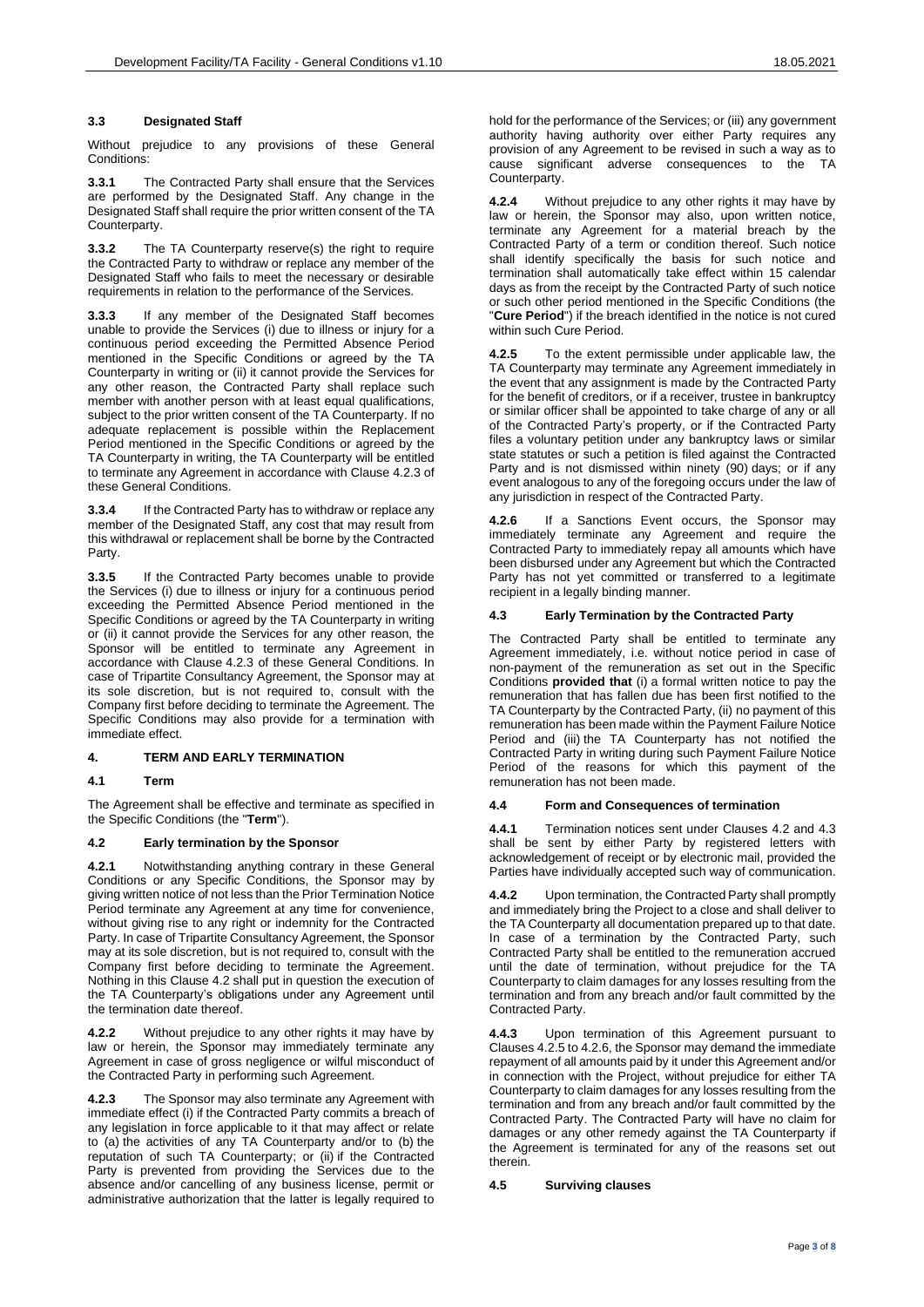For the avoidance of doubt, Clauses [4.4.2,](#page-2-5) [8](#page-3-1) to [11,](#page-4-0) and [15](#page-4-1) to [24,](#page-6-0) of the General Conditions, shall survive the expiry or any termination of any Agreement, including in case of termination based on Clause [13](#page-4-2) (*Force Majeur*e).

## **5. SET-OFF, NO DISBURSEMENT, REPAYMENT**

**5.1** The Sponsor shall be entitled to set off amounts that might be due by the Contracted Party under any Agreement at any time against sums payable to the Contracted Party under such Agreement or any other agreement as permitted by law. The Contracted Party shall not be entitled to exercise rights of retention, set-off or counterclaim against its payment obligations under any Agreement.

<span id="page-3-2"></span>**5.2** Without prejudice to Clause [4.4.2](#page-2-5) and any other terms under these General Conditions, the Sponsor may suspend disbursements if:

- (a) the Contracted Party and/or the Company fail to perform its respective obligations under the Agreement;
- <span id="page-3-3"></span>(b) obligations under this Agreement have been violated by the Contracted Party and/or the Company;
- <span id="page-3-4"></span>(c) the Contracted Party and/or the Company are unable to prove that funds made available from, by and/or in connection with the Agreement have been used for the purpose stipulated in the Agreement and/or the Project;
- <span id="page-3-5"></span>(d) the fulfilment of the Sponsor's obligations under the Agreement violates applicable law;
- (e) extraordinary circumstances arise that preclude or seriously jeopardize the implementation, the operation, or the purpose of the Agreement and/or the Project:
- (f) for whatever reason, the Funder suspends disbursements, fully or partly, or requests the Sponsor to suspend disbursements of funds made or to be made available to fund the Project,
- <span id="page-3-6"></span>(g) the Funder renders a recovery order with respect to the funds made available from, by and/or in connection with the Project or the documentation (or any part of it) pursuant to which the Sponsor (directly or indirectly) received the funds ceases to be valid, effective, enforceable or is terminated;
- <span id="page-3-7"></span>(h) a beneficiary that directly benefits from the Project, received or will receive funds by, from and/or in connection with the Project,

or persons having powers of representation, decision making or control over them, have been the subject of a final judgement or of a Final Administrative Decision for fraud, corruption, involvement in a criminal organisation, money laundering, terrorist-related offences, child labour or trafficking in human beings;

(B) or persons having powers of representation, decision making or control over them have been the subject of a final judgement or of a Final Administrative Decision for an irregularity affecting the EU's financial interest;

(C) is guilty of misrepresentation in supplying the information required as a condition of participation in the procedure or if they fail to supply this information;

(D) has been the subject of a final judgement or of a Final Administrative Decision establishing that the beneficiary has created an entity under a different jurisdiction with the intention to circumvent fiscal, social or any other legal obligations of mandatory application in the jurisdiction of its registered office, central administration or principal place of business; or

(E) has been created with the intention described in point (D) above as established by a final judgement or a Final Administrative Decision;

- (i) a Sanctions Event occurs; or
- (j) the Contracted Party does not comply with the Policy Requirements,

where, for the purpose of this Claus[e 5.2](#page-3-2) "**Final Administrative Decision**" means a decision of an administrative authority having final and binding effect in accordance with the applicable law.

**5.3** If any of the situations specified in Clauses [5.2\(b\),](#page-3-3)  [5.2\(c\),](#page-3-4) [5.2\(d\),](#page-3-5) [5.2\(g\),](#page-3-6) and/or [5.2\(h\)](#page-3-7) has occurred and has not been remedied within a period determined by the Sponsor, the Sponsor may:

- (a) in the case specified in Clauses [5.2\(b\),](#page-3-3) [5.2\(d\)](#page-3-5) and/or [5.2\(h\),](#page-3-7) demand the immediate repayment of all disbursed amounts;
- (b) in the case specified in Clause [5.2\(c\),](#page-3-4) demand the immediate repayment of such amounts, and in particular any amount paid for the remuneration of the Consultant, as the Consultant and/or the Company are unable to prove to have been used for the purpose stipulated in the Agreement and/or the Project;
- (c) in the case of Clause [5.2\(g\),](#page-3-6) demand the immediate repayment of all disbursed amounts, which the Contracted Party and the Company have not yet bona fide committed or transferred to a legitimate recipient in a legally binding manner.

## **6. NO INTERFERENCE**

During the term of any Agreement, the Contracted Party shall not interfere in the political or religious affairs of the country where the Project is located or the Project takes place.

## <span id="page-3-0"></span>**7. ASSISTANCE AND SUB-CONTRACTS**

The Contracted Party may, at its own expense, receive assistance from and/or conclude sub-contracts with other duly qualified consultants, experts, specialists or other persons of its choice **provided that** the Sponsor has given prior written consent and, in case of a Tri-partite Consultancy Agreement and provided that the sub-contracting concerns material parts of the Services, after consultation with the Company. For the avoidance of doubt, the Contracted Party shall at any time remain responsible for the output/quality of the Services and as the case may be, the achievement of the Project, as well as for any harm that might be caused by the involvement of the abovementioned persons.

## <span id="page-3-1"></span>**8. REPORTS AND INFORMATION**

During the Term of the Agreement, the Contracted Party shall submit to the TA Counterparty a series of analyses, studies, plans and/or reports within specific timeframes. set out in the Specific Conditions. At Project completion the Contracted Party shall submit a final report to the TA Counterparty, according to the requirements set out in the Terms of Reference included in the Specific Conditions, as well as any other information that might be reasonably requested by the Sponsor.

The Contracted Party shall inform the TA Counterparty without undue delay of all extraordinary circumstances that arise during the performance of the Services and of all matters requiring the relevant TA Counterparty's consent.

The Contracted Party shall promptly furnish to the TA Counterparty or to any other person the Sponsor may lawfully direct any and all such information and reports related to the Services or in connection with matters relating to the provision of the Services and/or the Agreements as the TA Counterparty may reasonably request.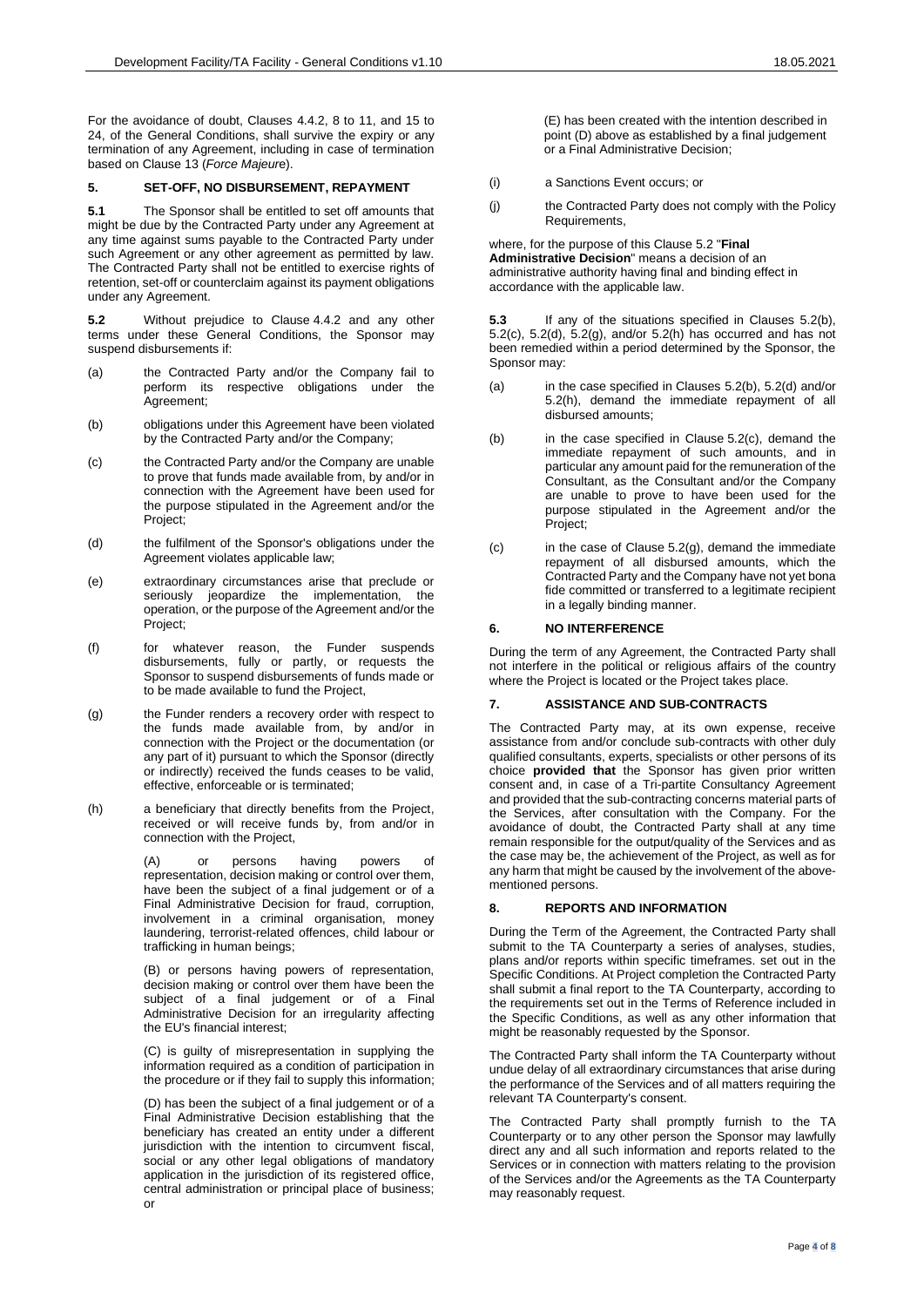## **9. BOOKS AND RECORDS**

The Contracted Party shall keep accurate and systematic books and records of its services in such form and detail as is customary in its profession and business.

The books and records as well as other information relating to the Project and the Agreement shall be retained at least for such period as required pursuant to applicable laws.

The Contracted Party shall remain available for and respond to any follow-up questions by the TA Counterparty regarding the outcome and the results of the Project for a reasonable period, such period to be not less than any Follow-Up Period.

## <span id="page-4-3"></span>**10. INSPECTIONS**

The Contracted Party shall permit the TA Counterparty or its designated representative(s), upon reasonable notice, to inspect the Contracted Party's accounts, books and records relating to the performance of any Agreement and the Project and make copies thereof and to have them audited by auditors appointed by the TA Counterparty, if so required by the TA Counterparty.

The Contracted Party and the Company (if any) undertake to allow, to the extent permissible by applicable law, the European Commission, officials of the European Union, the European Anti-Fraud Office (OLAF), the Court of Auditors of the European Union, any other competent European body, the German Federal Ministry for Economic Cooperation and Development (BMZ), KfW and the German Federal Court of Auditors and the Funder(s) and any other their respective representatives or agents, in coordination with the Sponsor and any other entities of its choice, in relation to the Project and the Agreement (i) to conduct documentary and on-the-spot checks, (ii) to have access to and inspect premises, sites, plants, equipment, facilities, assets, books, accounts, records and any other relevant documentation, (iii) to participate in any monitoring or evaluation mission or coordination meeting, (iv) to take copies and (v) to inform the relevant person requesting the document of the exact location at which they are kept.

The inspection rights set out herein shall survive the Term of the Agreement.

## <span id="page-4-0"></span>**11. DISCLOSURE**

The Sponsor and the Fund might be required to disclose, including to the Funder and the persons mentioned in Clause [10](#page-4-3) (*Inspections*), and/or publish, including by publication on its website, certain information regarding the Project, including the title of the Project, the nature and purpose of the Project, the name and locality of the Contracted Party and the Company and the amount of the Project. When disclosing/publishing information, the Sponsor and the Fund will take into account the legitimate interest of the other Parties. The Contracted Party and, where relevant, the Company hereby agree to the disclosure/publication pursuant to this Clause [11.](#page-4-0)

#### **12. REMUNERATION, TERMS AND METHOD OF PAYMENT**

The Contracted Party shall be paid for the provision of the Services according to the terms set out in the Specific Conditions.

### <span id="page-4-2"></span>**13. FORCE MAJEURE**

**13.1** In the event of force majeure – i.e. unforeseeable events beyond the control of the Parties, which prevent either Party from meeting its obligations under any Agreement – the contractual obligations as far as affected by such event shall be suspended for as long as the impossibility of performance due to this situation continues, unless it appears that the obligations under any such Agreement may no longer be performed, in which case such Agreement shall be considered terminated.

**13.2** The Party that is aware of a situation of force majeure shall notify the other Parties thereof as soon as it can.

**13.3** In the event of force majeure that would suspend the contractual obligations of one of the Parties, the Contracted Party shall be entitled to a prolongation of the Agreement equal to the delay caused by such force majeure, **provided that** it has notified the other Parties of this situation of force majeure in due time.

**13.4** Without prejudice to Clause [3.3,](#page-2-6) if the suspension of the obligations of one of the Parties lasts for more than 30 days or such other period mentioned in the Specific Conditions, either Party may terminate this Agreement immediately by giving written notice to the other Parties.

## **14. STATUS**

The Agreement constitutes a contract for the provision of the Services. In performing the Services, the Contracted Party and the Designated Staff, as the case may be, shall not be employees, agents or officers of the TA Counterparty or Finance in Motion or any of their service providers and will have no authority to commit the TA Counterparty or any of their service providers without their prior respective consent. The Contracted Party and the Designated Staff, as the case may be, shall at all times act in the name and for the account of the Contracted Party, unless otherwise expressly authorised in writing by the TA Counterparty.

## <span id="page-4-1"></span>**15. TAX AND SOCIAL SECURITY REQUIREMENTS**

The Contracted Party shall be personally and fully responsible for meeting all taxes, national insurances and social security contributions applicable to it and its staff and, where applicable, the Designated Staff and/or its service providers in connection with the performance of any Agreement.

The Contracted Party shall, if need be, indemnify and hold the TA Counterparty harmless against the aforementioned taxes and contributions and against any other taxes and contributions, costs (including legal costs), penalties, fines, interests, expenses incurred or payable by the TA Counterparty, or proceedings arising out of, under or in connection with any Agreement.

#### **16. LICENSES, PERMITS, ADMINISTRATIVE AUTHORISATIONS**

The Contracted Party undertakes and represents that it and its service providers or subcontractors hold all the licenses, permits and any other administrative authorizations that are required by the applicable legislations to perform the Services. The Contracted Party shall therefore indemnify and hold the TA Counterparty harmless against any liability, costs (including legal costs), penalties, fines, interests and expenses incurred by the latter as a result of absence or cancelling of the aforementioned licenses, permits and/or other administrative authorizations.

# **17. LIABILITY**

**17.1** The Contracted Party shall perform the Services in full, in due time and in accordance with the acknowledged standards of quality. The Contracted Party shall apply transparent and good practices of procurement of services and goods, which are funded by the Sponsor within the Project. The Contracted Party shall be liable for any and all breaches of any Agreement by it or, as the case may be, the Designated Staff or any of its subcontractors.

**17.2** Notwithstanding any other provision of this Agreement, the TA Counterparty shall not be liable to the Contracted Party under or in connection with any Agreement and/or the Services for any loss or damage (including special, punitive, consequential or indirect loss or damage, such as loss of property, profit, business revenue, goodwill, reputation or business opportunity) whether or not caused by the negligent act or omission of the Sponsor or, where applicable, the Company, except in case of fraud or wilful misconduct or to the extent prohibited by applicable laws. The Contracted Party (and any other person) may not recover from the Sponsor and, where applicable from, the Company, in contract or tort, under statute or otherwise, aggregate loss or damages in excess of the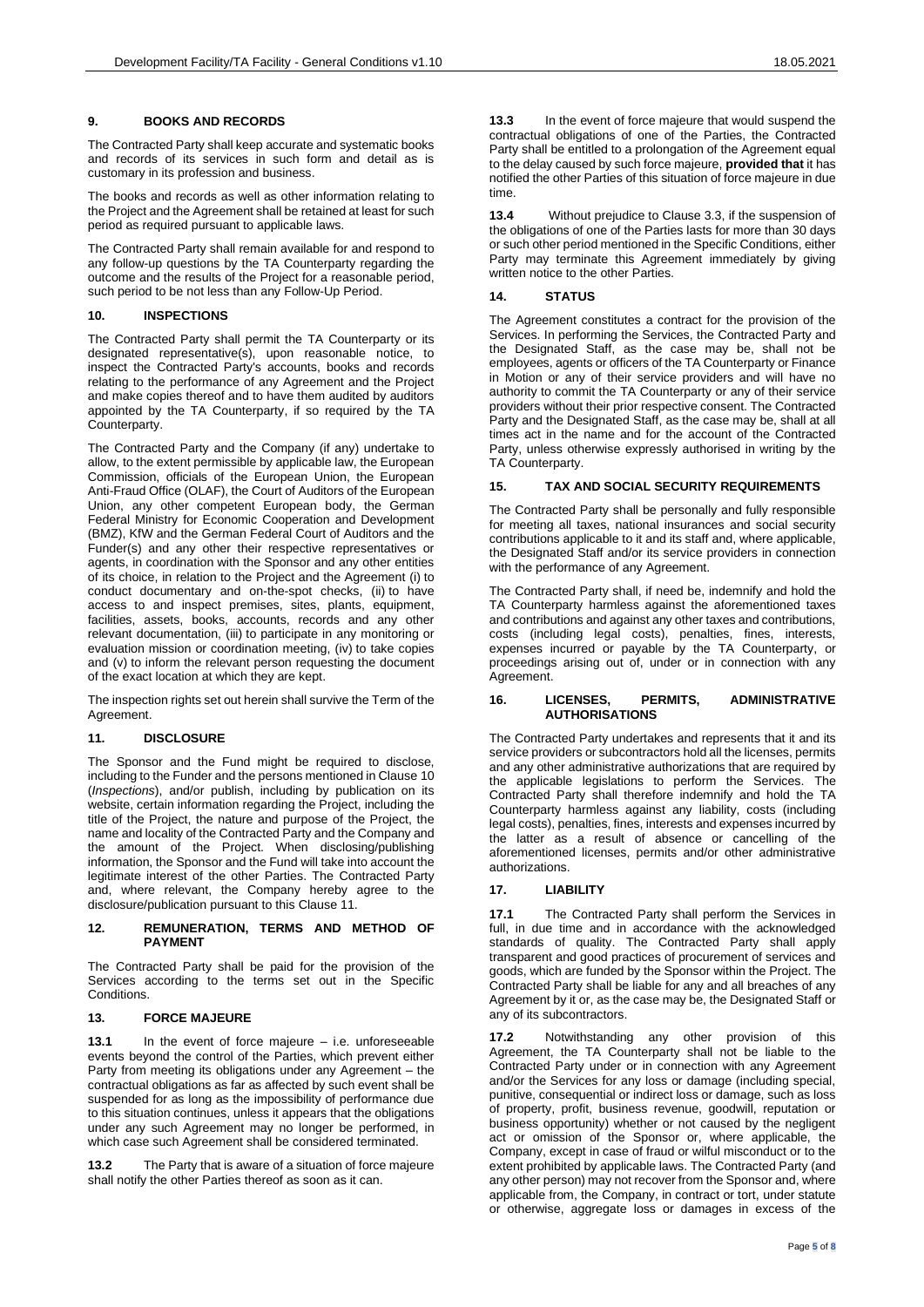Contract Value and the Parties hereto agree that any recovery may only be made against the Fiduciary Assets but neither against the Fund nor Finance in Motion or the Company. The Contracted Party shall in addition mitigate its damages and shall inform the TA Counterparty of any event or information likely to result in the Sponsor's and where applicable the Company's liability being incurred, in order to allow same to take steps to limit or avoid the damage.

**17.3** The Contracted Party and, where applicable, the Company may not make a claim or bring proceedings relating to the Services or otherwise under any Agreement against the Fund, Finance in Motion, or the Sponsor or any of their respective subcontractors, members, service providers, shareholders, directors, officers, partners, principals or employees. To the fullest extent permitted by law, the Contracted Party shall indemnify the Sponsor against any cost, loss, liability, damage or expense incurred by the Sponsor (otherwise than by reason of the Sponsor's fraud or wilful misconduct) arising in connection with the implementation of any Agreement or otherwise relating to the Services rendered by the Contracted Party.

### **18. INSURANCE**

The Contracted Party is responsible for all matters relating to its own personal safety and that of its possessions and consequently undertakes to take out and maintain adequate insurance against any loss or damages which it or its property may suffer in relation to the performance of the Services under the Agreement.

The Contracted Party furthermore undertakes to take out and maintain adequate professional indemnity insurance in terms satisfactory to the TA Counterparty, a copy of which shall be provided to the Sponsor and whenever applicable the Company upon the Sponsor's request.

## **19. CONFIDENTAL TREATMENT AND DATA PROTECTION**

**19.1** The Contracted Party shall not (other than in the proper performance of any relevant Agreement or with the prior written consent of the TA Counterparty or where required by law or unless ordered by a court of competent jurisdiction) at any time, whether before or after termination of any relevant Agreement, disclose or communicate to any person or use for its own benefit or the benefit of any person (other than the TA Counterparty and the Fund) any proprietary or confidential information which may come to its knowledge in the course of its function and the Contracted Party shall use its best endeavours to prevent the unauthorised publication or misuse of any confidential information.

**19.2** All documents and other things (in whatever form or media) concerning the business of the TA Counterparty and or any of their clients, customers, shareholders, employees, officers, suppliers, distributors and agents or others which shall have been acquired, received or made by the Contracted Party in connection with the provision of the Services shall be the property of the TA Counterparty.

**19.3** Upon the termination of any relevant Agreement (for whatever reason and howsoever arising) the Contracted Party shall not take away or conceal but shall immediately deliver to the relevant TA Counterparty or permanently erase (to the extent technically practicable) all documents (which expression shall include, but without limitation, notes, memoranda, correspondence, drawings, sketches, plans, designs and any other material upon which data or information is recorded or stored) relating to the activities of the relevant TA Counterparty or any of their clients, customers, shareholders, employees, officers, suppliers, distributors and agents and the Contracted Party shall not be entitled to retain any copies or reproductions of any such documents together with any other property belonging to the relevant TA Counterparty which may then be in its possession or under its control.

**19.4** The Contracted Party shall comply at all times with all applicable data protection laws and regulations.

## <span id="page-5-0"></span>**20. INTELLECTUAL PROPERTY RIGHTS**

**20.1** The Contracted Party hereby agrees and acknowledges, on its own behalf, and, insofar as may be necessary, on behalf of the Designated Staff and any subcontractor, that any title, copyright and other intellectual property (the "**IPR**") in all letters, books of account, drawings, designs, plans, documents, memoranda and other media (i) prepared by it and/or by the Designated Staff and/or by any sub-contractor in connection with any Agreement and/or the Services, or (ii) in its possession by virtue of its engagement under any Agreement, shall at all times be and remain vested in the Sponsor. Insofar as may be necessary the Contracted Party hereby expressly and unconditionally assigns to the Sponsor any future IPR which may be created or subsist in all or any such documents or other media produced by it and/or the Designated Staff and/or any sub-contractor in the performances of Services under any Agreement (the "**Assigned Material**"). This assignment is valid for the legal duration of such IPR protection, for the entire world and the Sponsor is allowed:

- (a) to reproduce the Assigned Material, and allow it to be reproduced by any person, in any number of copies, on any medium, on any existing or future medium;
- (b) to publicly represent, distribute or broadcast, edit or communicate the Assigned Material and to do so by any existing or future means, medium or channel, and to allow same by any person, by any existing or future means, medium or channel;
- (c) to modify, translate into any language, adapt the Assigned Material and to allow said Assigned Material to be modified, translated into any language and adapted by any person;
- (d) to distribute and commercialize the Assigned Material, and to allow any person to commercialize it; and
- (e) to license all or part of the Assigned Material to any third party.

The Sponsor is expressly authorized to use any confidential information provided by the Contracted Party on such Assigned Material, and to file for any IPR protection related to such Assigned Material.

**20.2** The Contracted Party grants the Sponsor, if needed, any powers for proceeding to any formality that might be necessary for the protection of the rights on the Assigned Material, and agrees to provide any documents and signatures that might be required for this purpose.

**20.3** In the event that, the IPR could not be vested or assigned by the Contracted Party to the Sponsor, the Sponsor is hereby expressly authorized and licensed by the Contracted Party, on an exclusive, perpetual, irrevocable, transferable, worldwide, royalty free, fully paid-up license basis, with the right to sublicense, to use, reproduce and distribute IPR without any restriction whatsoever and without any compensation to be paid to the Contracted Party and/or to any third party (including, for the avoidance of doubt, the Company where applicable), which the Contracted Party undertakes to guarantee.

**20.4** The Contracted Party undertakes to make the Designated Staff and any sub-contractor (if any) comply with this Clause [20.](#page-5-0)

**20.5** The rights and obligations under this Clause [20](#page-5-0) shall continue in full force and effect after the termination of any Agreement in respect of any copyright and IPR made during the Term thereof and shall be binding to the Parties' successors. The Contracted Party therefore further agrees that it shall, at the request of any TA Counterparty, even after the termination of any relevant Agreement,, enter into such documents or do any such thing as may be necessary to perfect or secure any of the Sponsor's IPR hereby vested or assigned.

**20.6** The Company (where applicable) expressly agrees with the content and effects of this Clause [20.](#page-5-0)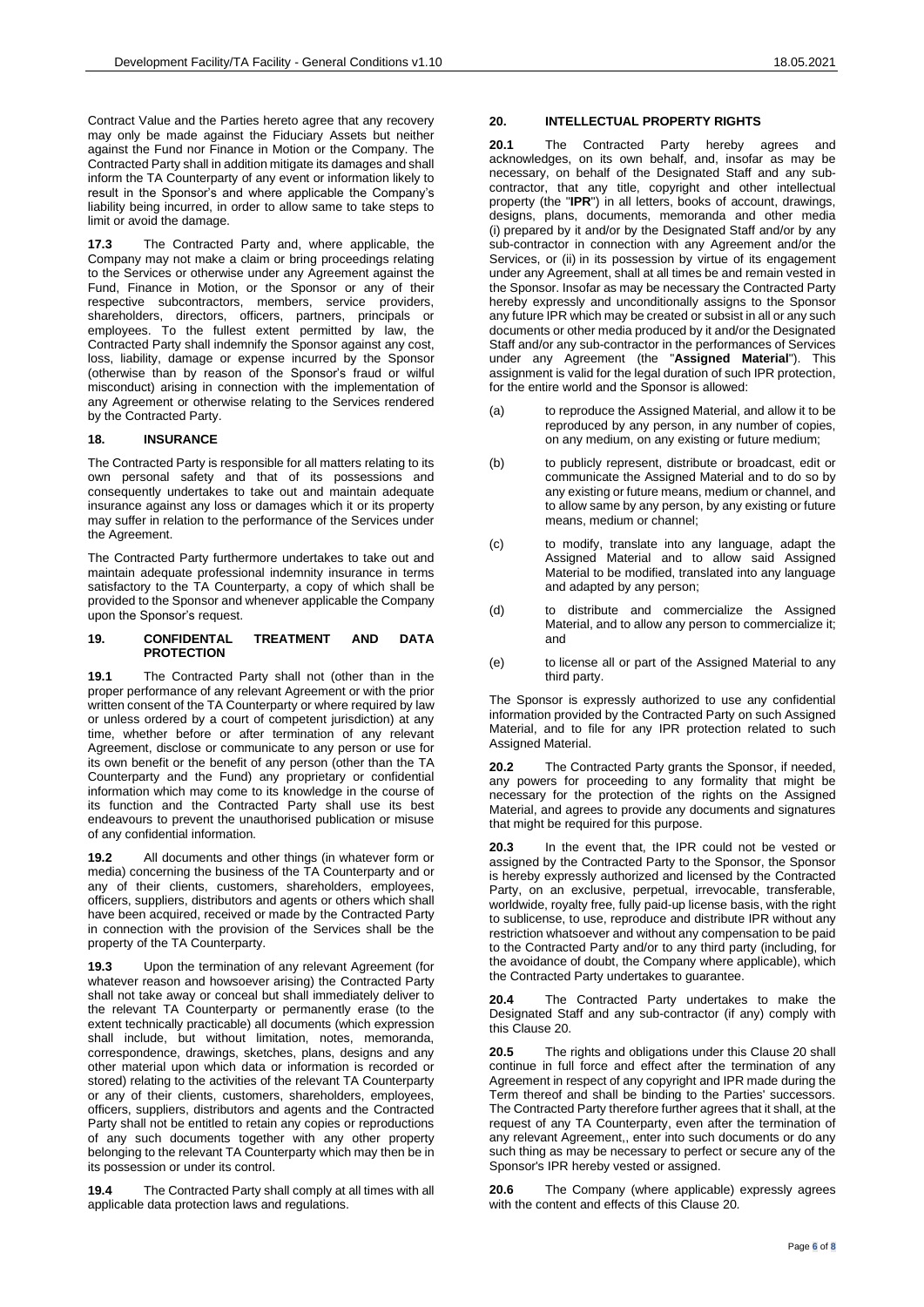#### **21. ANTI-MONEY LAUNDERING, SANCTIONS AND MINIMUM STANDARDS**

**21.1** The Contracted Party shall comply with all applicable local, international and EU laws, regulations and standards regarding anti-money laundering, combating the financing of terrorism, prevention of Prohibited Conduct and the Financial Action Task Force (FATF) standards and recommendations.

**21.2** The Contracted Party shall not: (i) enter into nor continue any business relationship with a Sanctioned Person; nor (ii) directly or indirectly, engage in any other activity that would constitute a breach of, or cause the Sponsor to be in violation, of any Sanction; nor (iii) repay any amounts due under the Agreement using funds sourced from the proceeds of any activity involving a Sanctioned Person.

**21.3** The Contracted Party and each of its representatives, employees, and agents shall comply with any law, regulation, order, decree or directive having the force of law and relating to bribery, kickbacks or similar business practices which is applicable to the Contracted Party.

**21.4** The Contracted Party undertakes not to (i) deliberately destroy, falsify, alter or conceal evidence material to the investigation or the making of false statements to investigators in order to materially impede an official investigation into allegations of Prohibited Conduct, or threaten, harass or intimidate any person to prevent it from disclosing its knowledge of matters relevant to such investigation or from pursuing such investigation.

**21.5** In relation to the implementation of a Project, the Contracted Party and, where applicable, the Company, shall (i) promote the respect of human rights and respect applicable environmental legislation including multilateral environmental agreements, as well as internationally agreed core labour standards, and (ii) refrain from any action which may give rise to any conflict of interest. There is a conflict of interest where the impartial and objective exercise of the functions of any person implementing this Agreement is compromised.

### **22. NOTICES**

All notices to the Parties shall be directed to the addresses provided in the Specific Conditions for notices (or any substitute address, fax number, e-mail or department or officer as the relevant Party may notify to the other Party by not less than 5 calendar days' notice).

### **23. SETTLEMENT OF DISPUTES AND CHOICE OF LAW**

Unless provided differently in the Specific Conditions any dispute arising in connection with the Agreement including, without limitation, a dispute or a claim regarding the application, interpretation or breach of the Agreement, which cannot be amicably resolved, shall be submitted to the jurisdiction of the courts of Luxembourg-City, or to any other competent court or arbitrator at the choice of the Sponsor.

The competent court shall in any case apply the laws of the Grand Duchy of Luxembourg.

### <span id="page-6-0"></span>**24. MISCELLANEOUS**

**24.1** Unless expressly provided differently in the Specific Conditions, the Agreement contains the entire understanding between the Parties and supersedes all (if any) previous and subsisting agreements, arrangements and understandings (written or oral) relating to the provision of the Services and all such arrangements, agreements and understandings shall be deemed to have been terminated by mutual consent.

**24.2** The Specific Conditions as well as the "Whereas" section contained thereto form part of the Agreement and will have the same force and effect as if expressly set out in the body of such Agreement.

**24.3** The Agreement is prepared in English which shall be considered the contractual language. All correspondence between the Parties and all reports, studies, technical data,

certificates and documents pertaining to the Project shall be in the English language except as otherwise stated in the Specific Conditions.

**24.4** The Contracted Party and, where applicable, the Company shall not have the right to assign or transfer any rights or obligations arising from any Agreement in full or in part without the prior consent of the Sponsor.

**24.5** The Contracted Party and, where applicable, the Company warrant that by virtue of entering into any Agreement it will not be in breach of any express or implied terms of any contract, court order or of any other obligation legally binding upon it.

**24.6** Should any of the provisions of the Agreement, be or become invalid or unenforceable, the validity of the remaining provisions shall not be affected. The Parties agree that the invalid or unenforceable provision shall be replaced by a legal, valid or enforceable provision that comes as closest to the will expressed by the Parties in the Agreement.

**24.7** No failure to exercise, nor any delay in exercising, on the part of the Sponsor, any right or remedy under the Agreement shall operate as a waiver of any such right or remedy. No single or partial exercise of any right or remedy shall prevent any further or other exercise or the exercise of any other right or remedy. The rights and remedies provided in the Agreement are cumulative and not exclusive of any rights or remedies provided by law.

**24.8** Modifications and amendments to the Agreement, including to this provision, must be made in writing.

\* \* \*

## **PART III - SPECIFIC PROVISIONS APPLICABLE TO CONSULTANCY AGREEMENTS (BILATERAL AND TRI-PARTITE)**

## **25. TIME COMMITMENT AND TIME SCHEDULE**

**25.1** During the Term of the Consultancy Agreement, the Consultant shall ensure to devote whatever time, attention and skills which are needed to perform the Services properly.

**25.2** By accepting its appointment, the Consultant confirms that the Designated Staff will be able to devote sufficient time to provide the Services. In case the Consultant is a legal entity, it undertakes to notify the TA Counterparty, from time to time of any additional commitments that might affect the time that the Designated Staff will be able to devote to the duties arising from any Agreement.

**25.3** The performance of the Services shall be made in accordance with the time schedule of the Specific Conditions (the "**Time Schedule**").

**25.4** Any modification of the Time Schedule shall be mutually agreed upon in writing by all Parties **provided, however, that** any modification of the Time Schedule may be made by electronic mail or other electronic means, if all Parties agree that, unless and until notified to the contrary, this is to be an accepted form of communication. Any electronic communication made between the Parties will be effective only when actually received in readable form.

### **26. TA COUNTERPARTY COOPERATION**

The TA Counterparty shall make their best efforts in order to comply with their obligation to co-operate on all drawings, reports and studies as soon as possible after presentation and as the case may be under any applicable Specific Conditions.

The TA Counterparty shall make their best efforts in order to give their consent for any payment due by them to the Contracted Party after completion of the Services duly performed by the Contracted Party as soon as possible and as the case may be under any applicable Specific Conditions.

\* \* \*